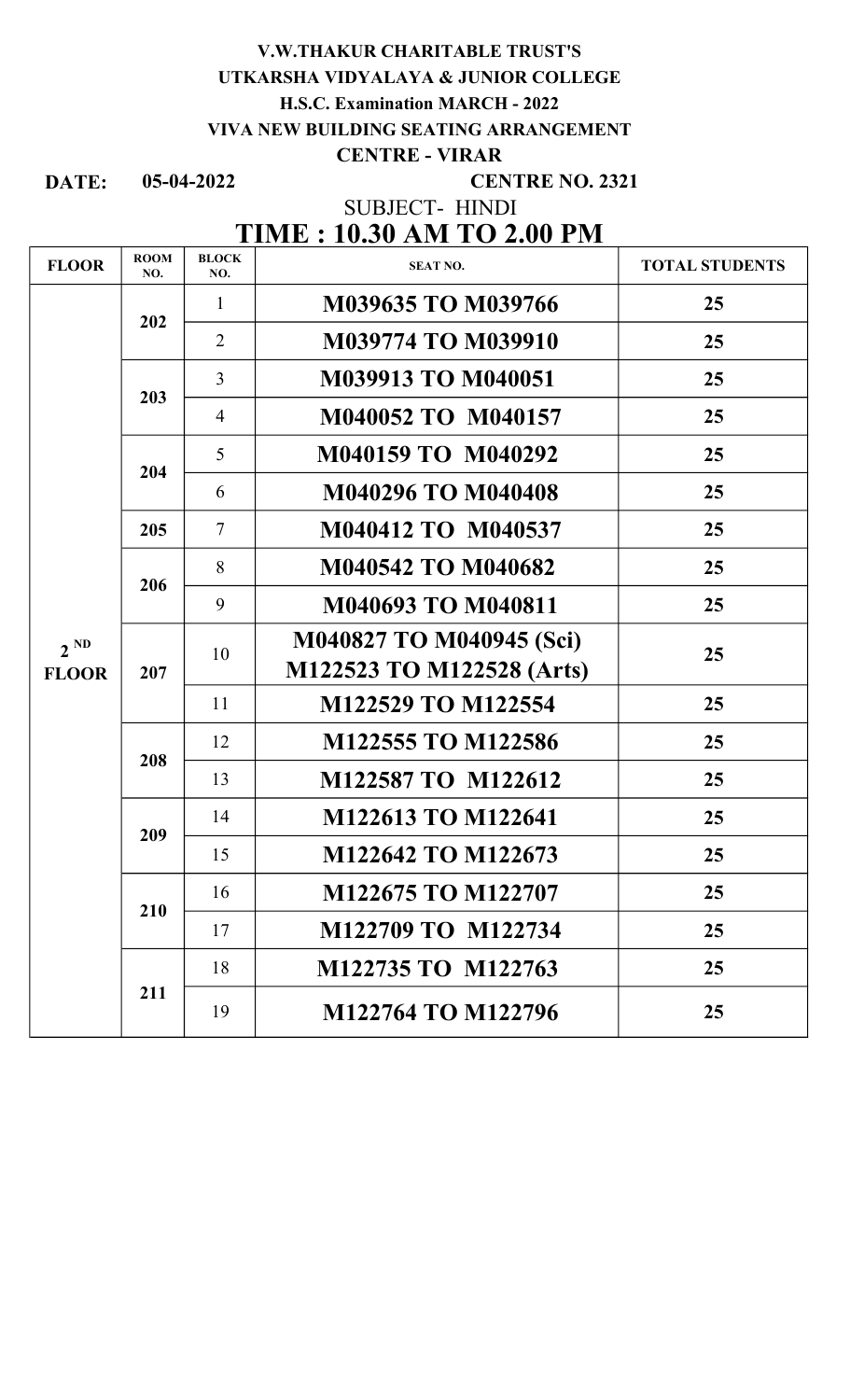## V.W.THAKUR CHARITABLE TRUST'S UTKARSHA VIDYALAYA & JUNIOR COLLEGE H.S.C. Examination MARCH - 2022 VIVA NEW BUILDING SEATING ARRANGEMENT CENTRE - VIRAR

DATE: 05-04-2022

# CENTRE NO. 2321

TIME : 10.30 AM TO 2.00 PM SUBJECT- HINDI

| <b>FLOOR</b>    | <b>ROOM</b><br>NO. | <b>BLOCK</b><br>NO. | <b>SEAT NO.</b>                                       | <b>TOTAL</b>          |
|-----------------|--------------------|---------------------|-------------------------------------------------------|-----------------------|
|                 |                    | 20                  | M122797 TO M122826                                    | <b>STUDENTS</b><br>25 |
|                 | 302                | 21                  | M122827 TO M122854                                    | 25                    |
|                 |                    | 22                  | M122855 TO M122882                                    | 25                    |
|                 | 303                | 23                  | M122883 TO M122913                                    | 25                    |
|                 |                    | 24                  | M122915 TO M122942                                    | 25                    |
|                 | 304                | 25                  | M122943 TO M122971                                    | 25                    |
|                 | 305                | 26                  | M122972 TO M123001                                    | 25                    |
|                 |                    | 27                  | M123002 TO M123032                                    | 25                    |
|                 | 306                | 28                  | M123033 TO M123061                                    | 25                    |
|                 | 308                | 29                  | M123062 TO M123088                                    | 25                    |
|                 |                    | 30                  | M123089 TO M123114                                    | 25                    |
|                 | 309                | 31                  | M123115 TO M123143                                    | 25                    |
|                 |                    | 32                  |                                                       | 25                    |
|                 |                    |                     | M123144 TO M123174 (Arts)<br>M205354 TO M205380 (Com) |                       |
|                 |                    |                     |                                                       |                       |
| 3 <sup>RD</sup> | 310                | 33                  | M205385 TO M205489                                    | 25                    |
| <b>FLOOR</b>    |                    | 34                  | M205492 TO M205581                                    | 25                    |
|                 | 311                | 35                  | M205589 TO M205709                                    | 25                    |
|                 |                    | 36                  | M205710 TO M205846                                    | 25                    |
|                 | 312                | 37                  | M205850 TO M205980                                    | 25                    |
|                 | 313                | 38                  | M205985 TO M206155                                    | 25                    |
|                 |                    | 39                  | M206158 TO M206384                                    | 25                    |
|                 | 314                | 40                  | M206387 TO M206511                                    | 25                    |
|                 |                    | 41                  | M206512 TO M206671                                    | 25                    |
|                 | 315                | 42                  | M206696 TO M206867                                    | 25                    |
|                 | B/316              | 43                  | M206878 TO M207021                                    | 25                    |
|                 | B/317              | 44                  | M207031 TO M207149                                    | 25                    |
|                 |                    | 45                  | M207150 TO M207255                                    | 25                    |
|                 | <b>B</b> /318      | 46                  | M207256 TO M207384                                    | 25                    |
|                 |                    | 47                  | M207386 TO M207524                                    | 25                    |
|                 | B/319              | 48                  | M207529 TO M207603                                    | 25                    |